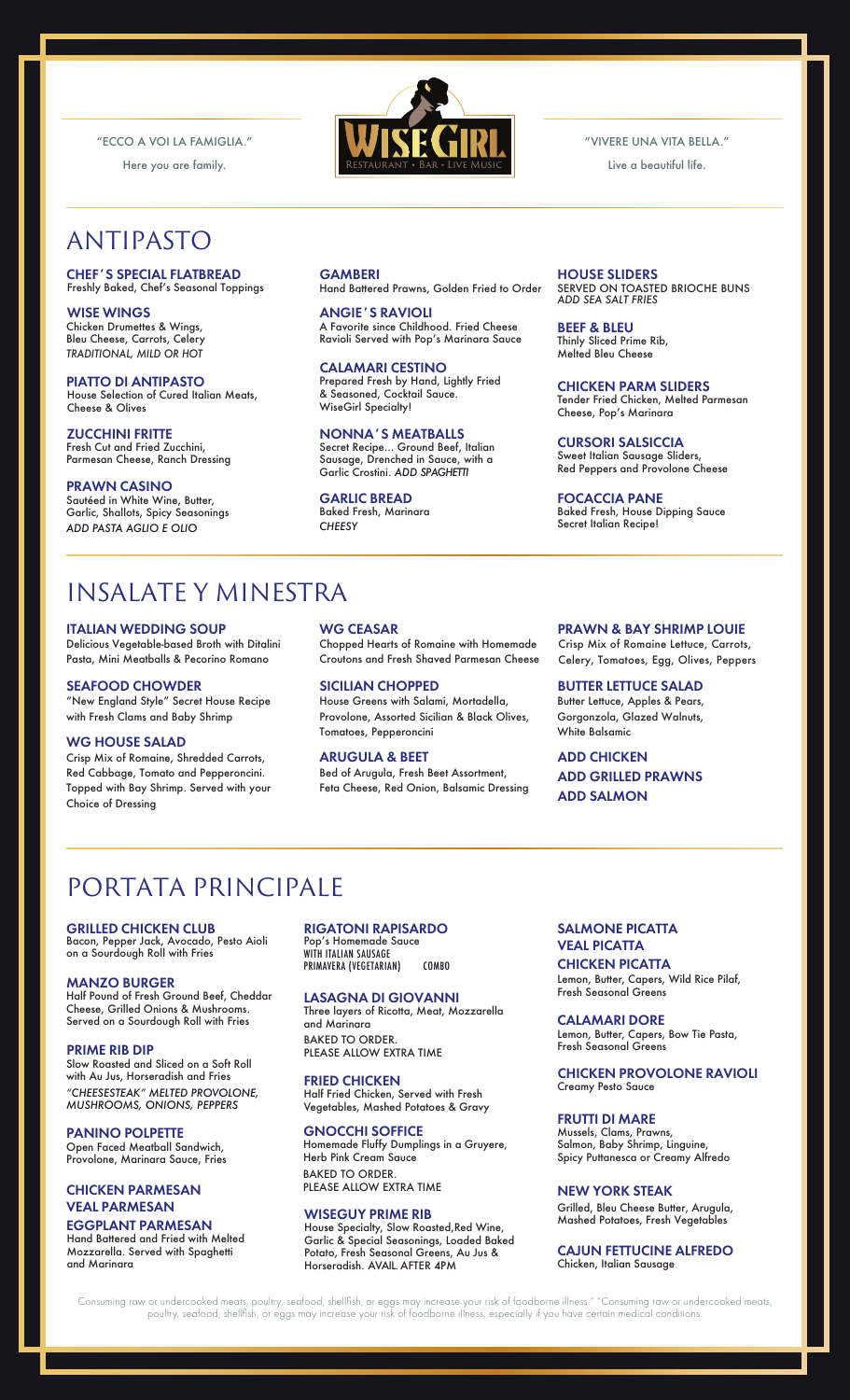

# BEER

#### DRAFT BEER

COORS LIGHT FIRESTONE WALKER 805 STELLA ARTOIS

#### BOTTLED BEER

BUD BUD LIGHT COORS COORS LIGHT MICHELOB ULTRA MGD

#### DRAFT BEER PINT TALL

STONE IPA SIERRA NEVADA HAZY IPA ROTATING

#### BOTTLED BEER

**CORONA** CORONA PREMIER HEINEKEN GUINESS WHITE CLAW HEINEKEN 0.0 (NA)

# WINE

#### **WHITES**

LONGEVITY CHARDONNAY (California) SONOMA-CUTRER CHARDONNAY (California) CONUNDRUM WHITE (Caymus Vineyards, California) JOEL GOTT SAUVIGNON BLANC (California) MÉNAGE À TROIS LIMELIGHT PINOT GRIGIO (California) ZONIN ROSE BRUT SPLIT (Italy) ZONIN PROCECCO SPLIT (Italy) TABLAS CREEK ESPRIT BLANC (California)

#### REDS

LONGEVITY CABERNET SAUVIGNON (California) INTERCEPT CABERNET SAUVIGNON CONUNDRUM RED BLEND (Caymus Vineyards, California) FOLIE À DEUX ZINFANDEL (California) FOLIE À DEUX PINOT NOIR (California) CHIANTI CLASSICO RISERVA (Italy) BODYGUARD BY DAOU RED BLEND (California) TABLAS CREEK ESPRIT RED BLEND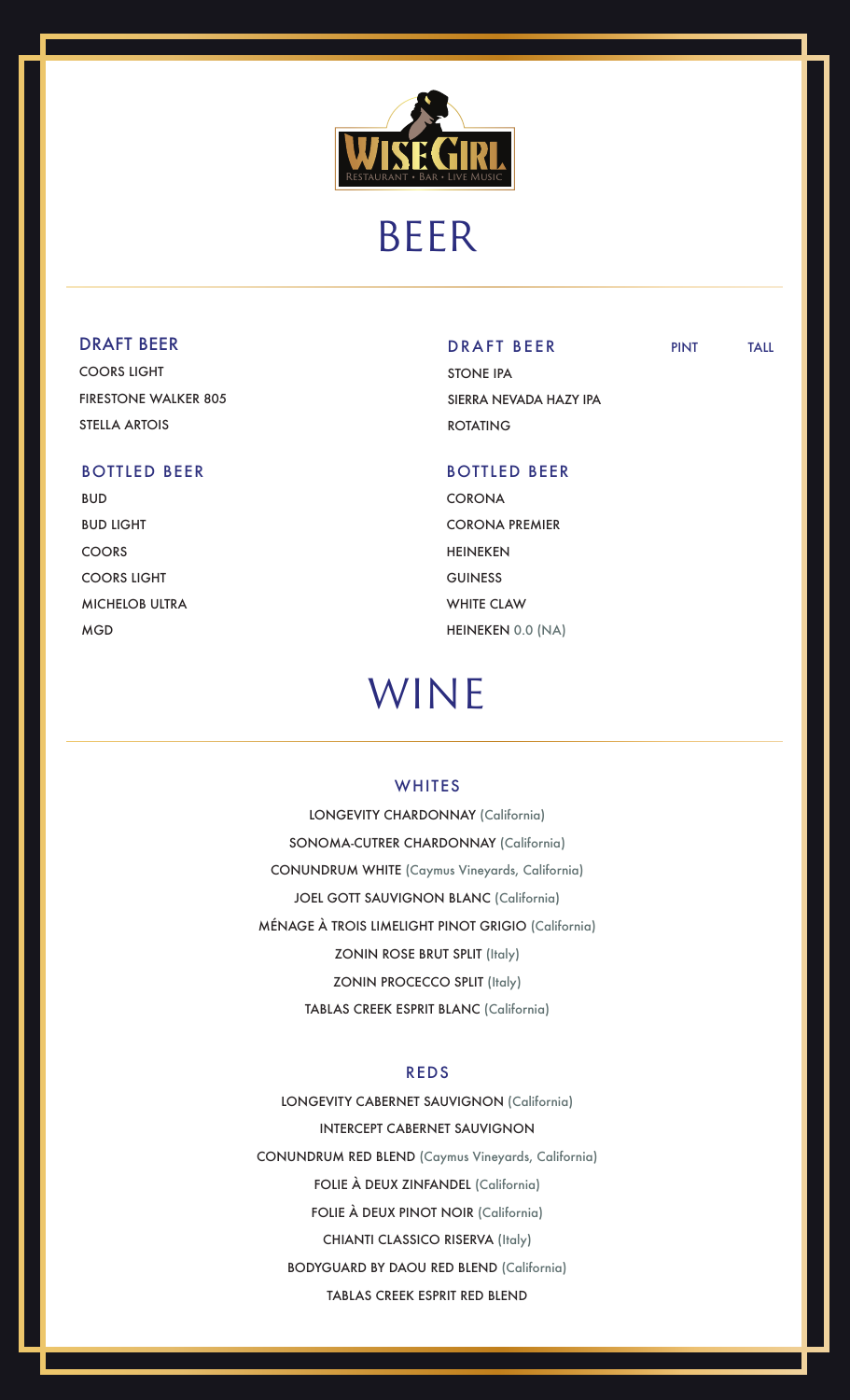

# SIGNATURE COCKTAILS

#### JANE BOND MARTINI

empress gin, vodka, st. germain

#### FIRST LADY

hanger one buddha's hand, peach liquer, sweet & sour

#### LA DONNA

blanco tequila, cointreau, fresh lime, grand marnier

#### FASHIONABLY LATE

four roses aged bourbon, bitters, muddled orange, cherry

#### SOPHIA'S PALOMA

tequila especial, grapefruit

#### GRACE'S BOULEVARDIER

*negroni meets manhattan!*  templeton rye, campari, sweet vermouth

#### BELLA'S BLACKBERRY DAQ

light rum, fresh lime, crushed blackberries

#### TANGERINA DREAM

*2021 martini shakeoff winner!* titos, mandarin vodka, vanilla, basil, tangerine juice, jalapeño

**mmmmmmmmm**